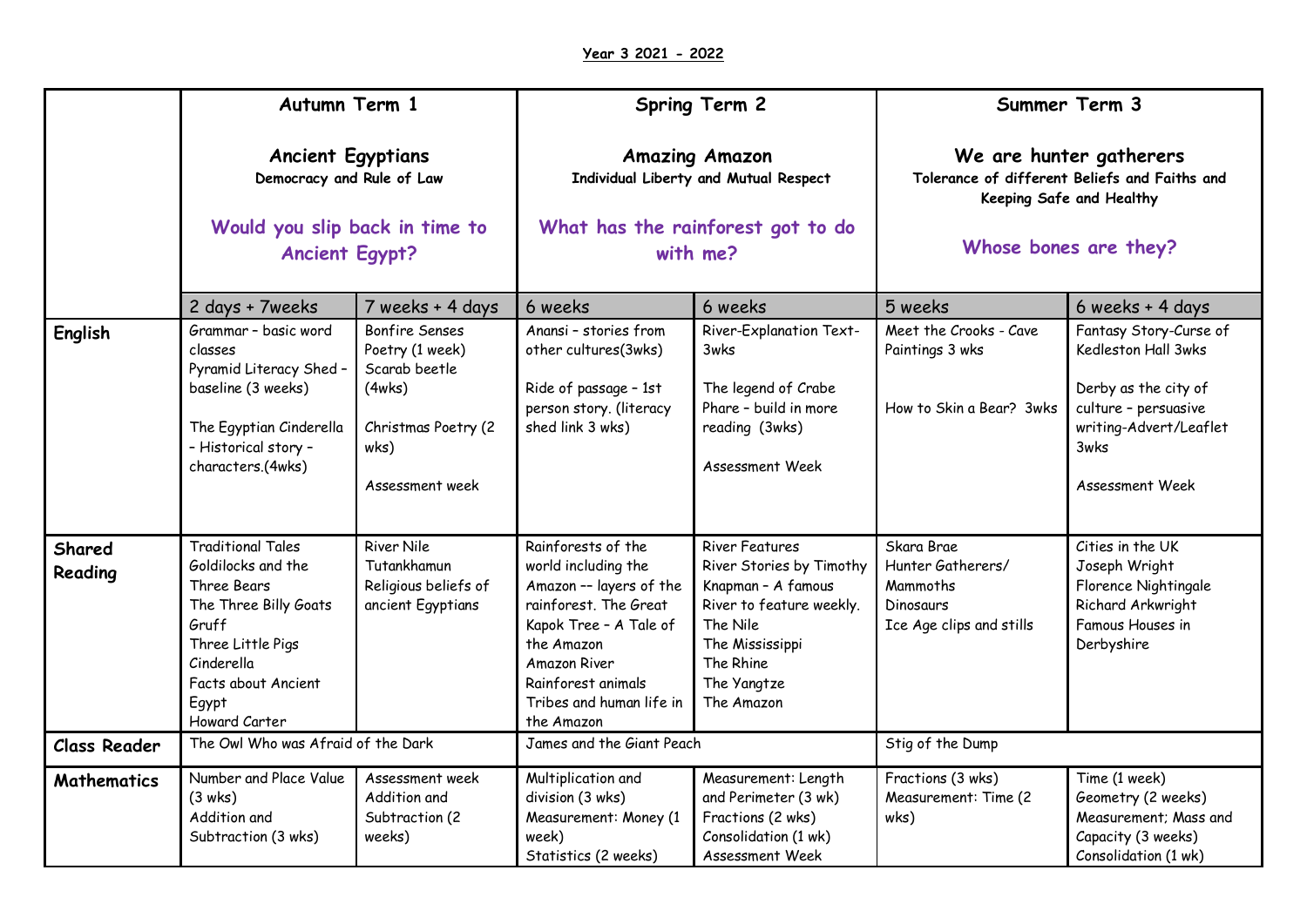|                          |                                                                                                                                                                                                                                                                                                                                   | Multiplication and<br>division (4 wks)                                                               |                                                                                                                                                                                                                                                                                                                                                                                                    |                                                                                                                                                                                                                                     |                                                                                                                                                             | Assessment Week                                                                                                                                                                                                                                                                                                                                                                                   |
|--------------------------|-----------------------------------------------------------------------------------------------------------------------------------------------------------------------------------------------------------------------------------------------------------------------------------------------------------------------------------|------------------------------------------------------------------------------------------------------|----------------------------------------------------------------------------------------------------------------------------------------------------------------------------------------------------------------------------------------------------------------------------------------------------------------------------------------------------------------------------------------------------|-------------------------------------------------------------------------------------------------------------------------------------------------------------------------------------------------------------------------------------|-------------------------------------------------------------------------------------------------------------------------------------------------------------|---------------------------------------------------------------------------------------------------------------------------------------------------------------------------------------------------------------------------------------------------------------------------------------------------------------------------------------------------------------------------------------------------|
| <b>Science</b>           | How healthy am I?<br>Healthy Eating - Food groups and a balanced meal<br>Skeletons - invertebrates and vertebrates<br>Does my hip bone connect to my thigh bone?<br>Naming different bones<br>What do my Muscles do? Muscles working in pairs                                                                                     |                                                                                                      | How green fingered<br>am <sub>1</sub><br>Plants -How to keep a plant<br>healthy?<br>What are the parts of a<br>plant and their functions.                                                                                                                                                                                                                                                          | What keeps me<br>grounded.<br>Can you feel the<br>force?<br>Can you feel all Forces?<br>What is good about a<br>magnet? Magnets                                                                                                     | What is beneath our<br>feet?<br>What is the difference<br>between a rpck and a<br>mineral?<br>What is a precious?<br>Rocks and Fossils (Derby<br>limestone) | What lights up our<br>life?<br>What is a Light source?<br>Natural and Man-made<br>sources.<br>How can we harness this<br>energy?                                                                                                                                                                                                                                                                  |
| History and<br>Geography | <b>Ancient Egypt</b><br>Would you slip back in time to Ancient<br>Egypt?<br>Video - Prince of Egypt where is Egypt<br>Pyramids - Literacy Shed, location, uses<br>Artefacts sand box<br>Rosetta stone - Hieroglyphics clay cartouche<br>Pharaohs - mummies<br>Religions/Beliefs - Gods and Goddesses<br>Hieroglyphs<br>River Nile |                                                                                                      | Amazon and<br>Rainforest<br>What has the<br>rainforest got to do<br>with me?<br>A contrast to other rivers<br>studied. Locate all river in<br>atlas - taught with<br>conjunction to Shared<br>Reading.<br>-Locating the rainforests<br>of the world using the<br>equator and tropics of<br>Cancer and Capricorn<br>-The Amazon rainforest<br>-The layers of the<br>Rainforest<br>-The Amazon River | Rivers<br>Where does our<br>water come from?<br>Structure<br>Vocabulary<br>Famous rivers around<br>world<br>Floodplains/defences<br>Change from market to<br>industrial<br>Water Cycle - life of a<br>river<br>Rivers in Derbyshire | <b>Stone Age</b><br>Whose bones are<br>they?<br>What Happened?<br>Cave Paintings<br>Homes<br>Foods and diet<br>Tools and weapons<br>Timeline of Events      | Derby<br>Why is Derby such a<br>great place to live?<br>Our place in the world and<br>surrounding cities and<br>counties, Mickleover,<br>Derwent, Derwent Valley,<br>development of Derby (river<br>link), trains, Derby map of<br>suburbs, timeline,<br>Change from market to<br>industrial, River Derwent and<br>Trent<br>Explore and compare<br>different rivers - Dewent,<br>Trent, Dove, Wye |
| D.T.<br>& Art            | $Art -$<br>What is it like painting like<br>Seurat?<br>Painting - Pointillism.<br>(Seurat)                                                                                                                                                                                                                                        | $D & T -$<br>Healthy Snacks -<br>explore a range of<br>healthy foods, design<br>and prepare a snack. | <b>DT</b><br>Rainforest Dioramas-<br>creating an environment of<br>the Rainforest                                                                                                                                                                                                                                                                                                                  | <b>DT</b><br>Amazonian Artwork                                                                                                                                                                                                      | <b>ART</b><br>Woolly Mammoths sculpture<br>Cave Paintings-pastels                                                                                           | <b>ART</b><br>Joseph Wright                                                                                                                                                                                                                                                                                                                                                                       |